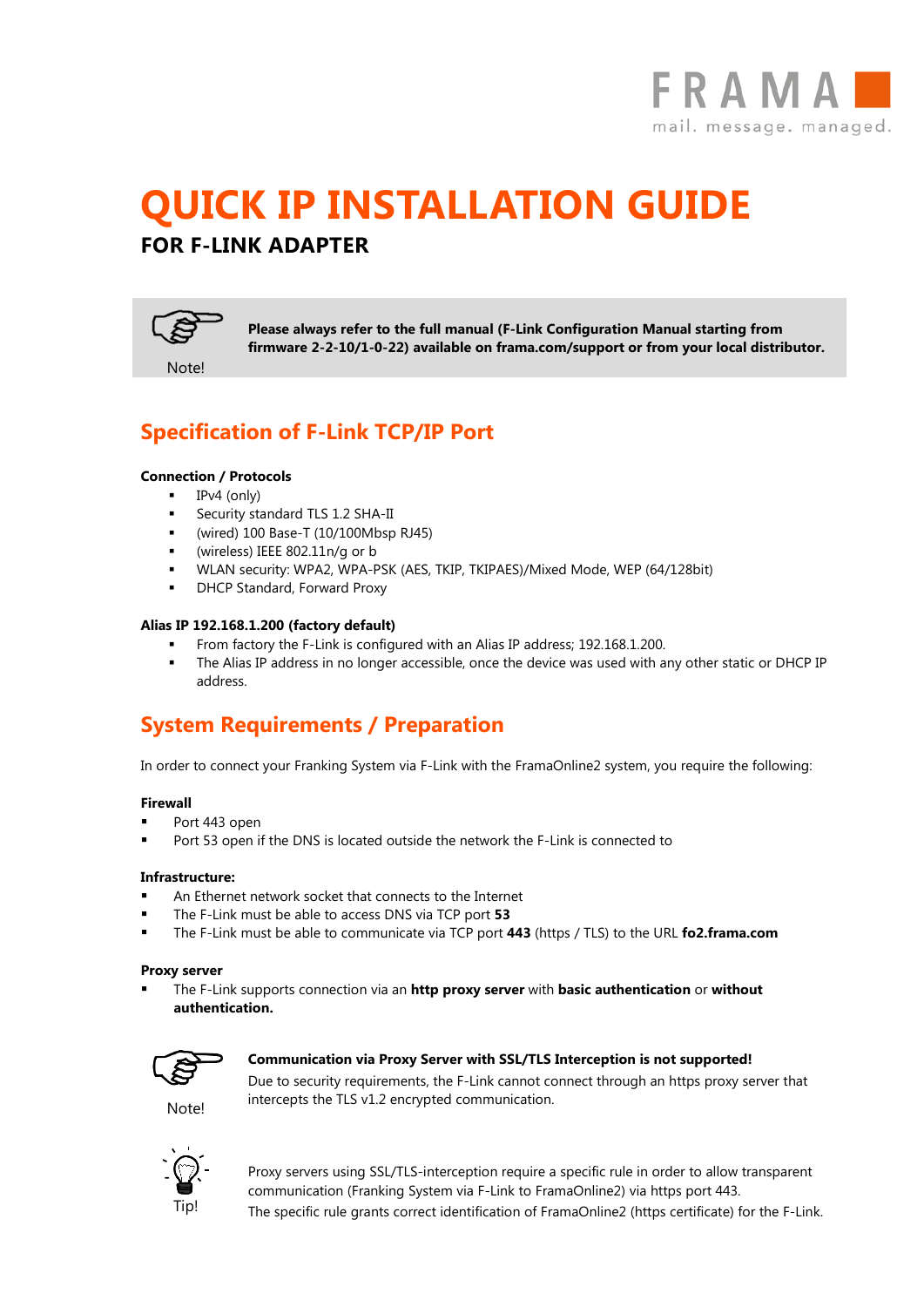

# **F-Link LED Status**

[F-Link Installation Manual, Order-No: 1018863].



# **IP Addresses**

### **FramaOnline2 System**

■ Ping command "ping fo2.frama.com"

#### **F-Link**

- Look at the MAC address can be found on the sticker at the bottom of the device
- Use F-Link Finder-Tool to identify DHCP assigned address (available on frama.com/support)

# **Restore Factory Settings**

#### **Status: Ready LED must be permanently lit**

- **Disconnect LAN cable**
- **Press the reset button for a minimum of 10 seconds**
- Wait until the Ready LED is permanently lit again
- **Connect LAN cable.**

### **Configuration**

### **DHCP**

- Factory default configuration
- Plug & Play when no Proxy is existent

### **Static IP**

Static IP setting needs complete information about the Network configuration.

- With Proxy or without Proxy server
- With basic authentication or without authentication

#### **Wireless**

 WI-FI configuration must be done with direct connection to the PC, in use of a LAN cable (Refer to chapt. 4.2 Wireless Operation in the F-Link configuration manual).



### **Configuration in environment with "open access points"**

To prevent an automatic connection with open access points, dismount the WI-FI antenna until the F-Link has been set to WI-FI function.